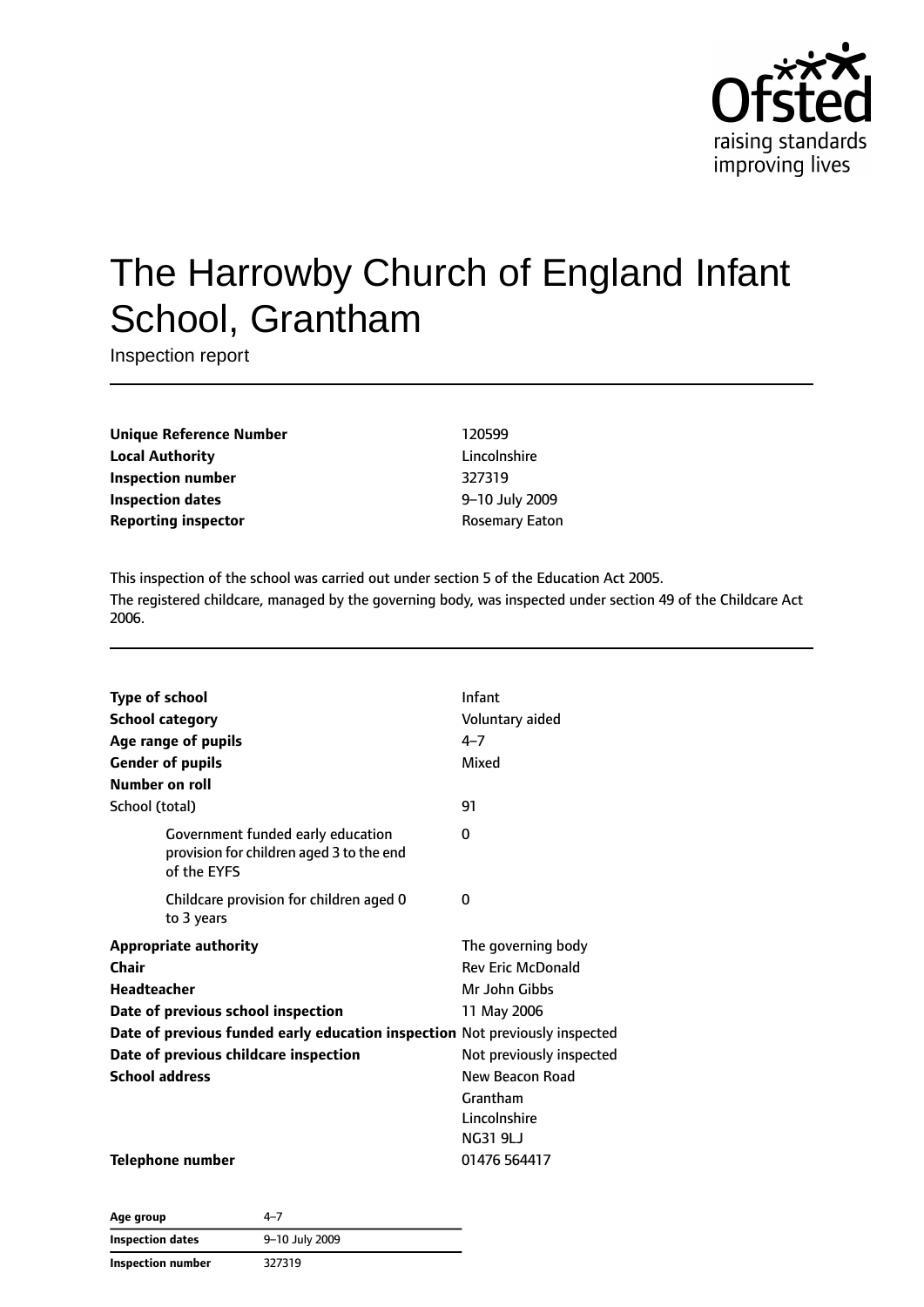**Fax number** 01476 564417

| Age group         | $4 - 7$        |
|-------------------|----------------|
| Inspection dates  | 9-10 July 2009 |
| Inspection number | 327319         |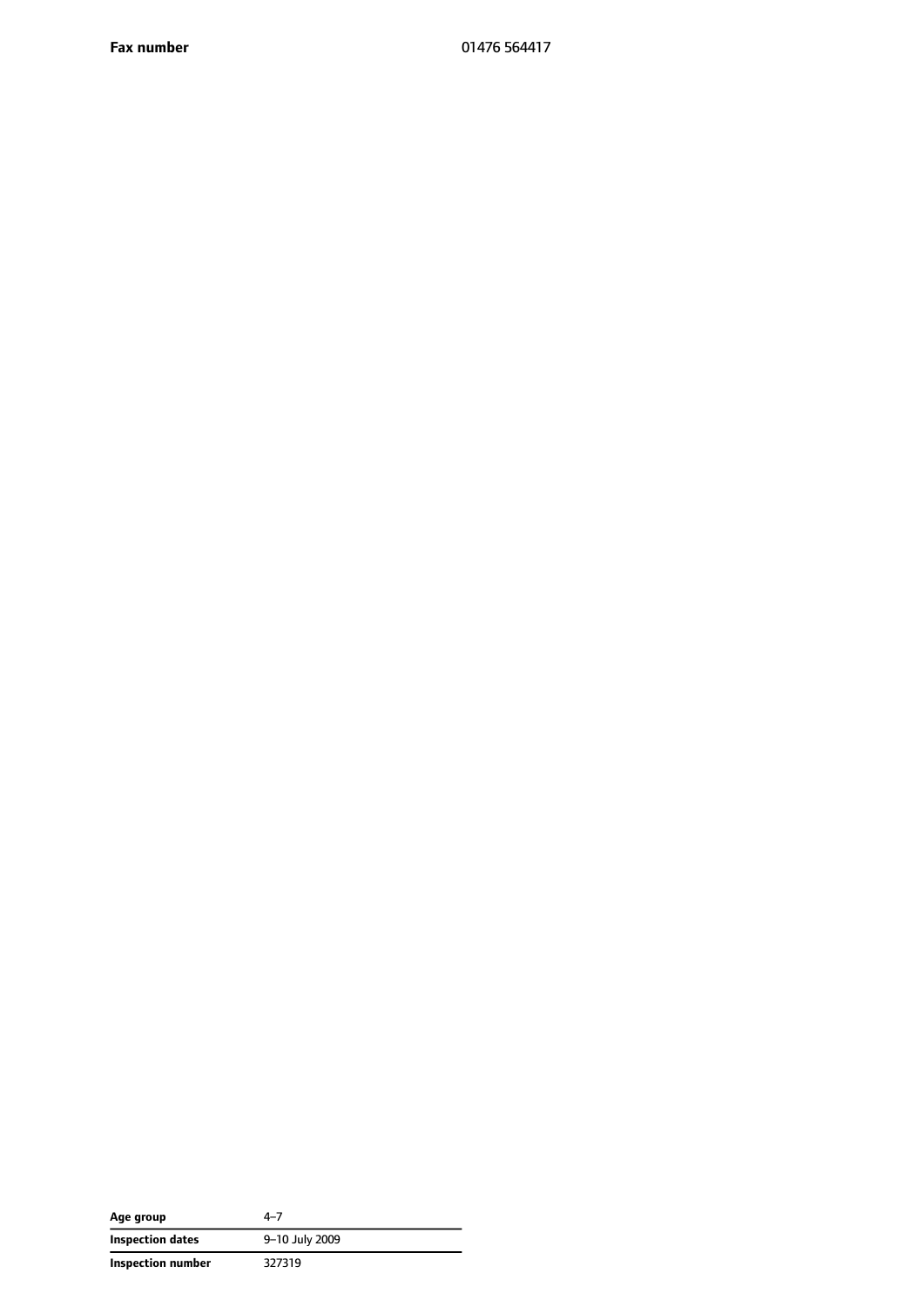.

<sup>©</sup> Crown copyright 2009

Website: www.ofsted.gov.uk

This document may be reproduced in whole or in part for non-commercial educational purposes, provided that the information quoted is reproduced without adaptation and the source and date of publication are stated.

Further copies of this report are obtainable from the school. Under the Education Act 2005, the school must provide a copy of this report free of charge to certain categories of people. A charge not exceeding the full cost of reproduction may be made for any other copies supplied.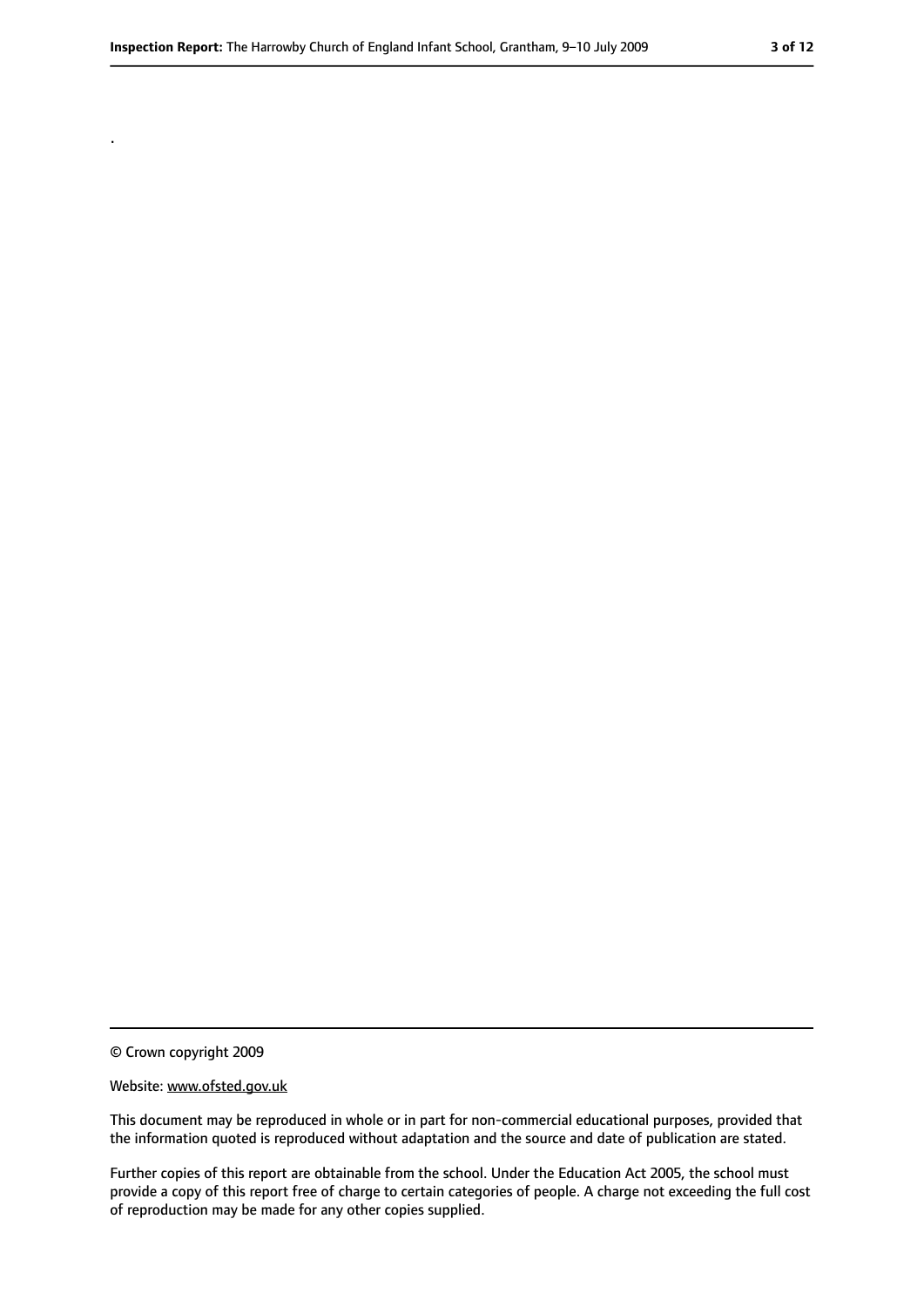## **Introduction**

The inspection was carried out by an additional inspector.

#### **Description of the school**

The school is smaller than most infant schools. The proportion of pupils eligible for free school meals is greater than average. A smaller than average proportion has learning difficulties and/or disabilities. Although the large majority of pupils are White British, a number of different ethnic groups are represented in the school. Several pupils are in the early stages of learning to speak English. Their home languages include Latvian, Polish and Portuguese. In January 2008, the school federated with a junior school. The two schools share a governing body and a headteacher. On a day-to-day basis, the infant school is managed by an assistant headteacher. The school has gained a number of awards, including Healthy Schools, Investors in People, Eco Schools Silver, Activemark, and Basic Skills Award. At the time of the inspection, building work was underway to extend the indoor and outdoor accommodation for the Reception year. The children were being taught temporarily in a spare classroom with access to a small outdoor area.

#### **Key for inspection grades**

| Grade 1 | Outstanding  |
|---------|--------------|
| Grade 2 | Good         |
| Grade 3 | Satisfactory |
| Grade 4 | Inadequate   |
|         |              |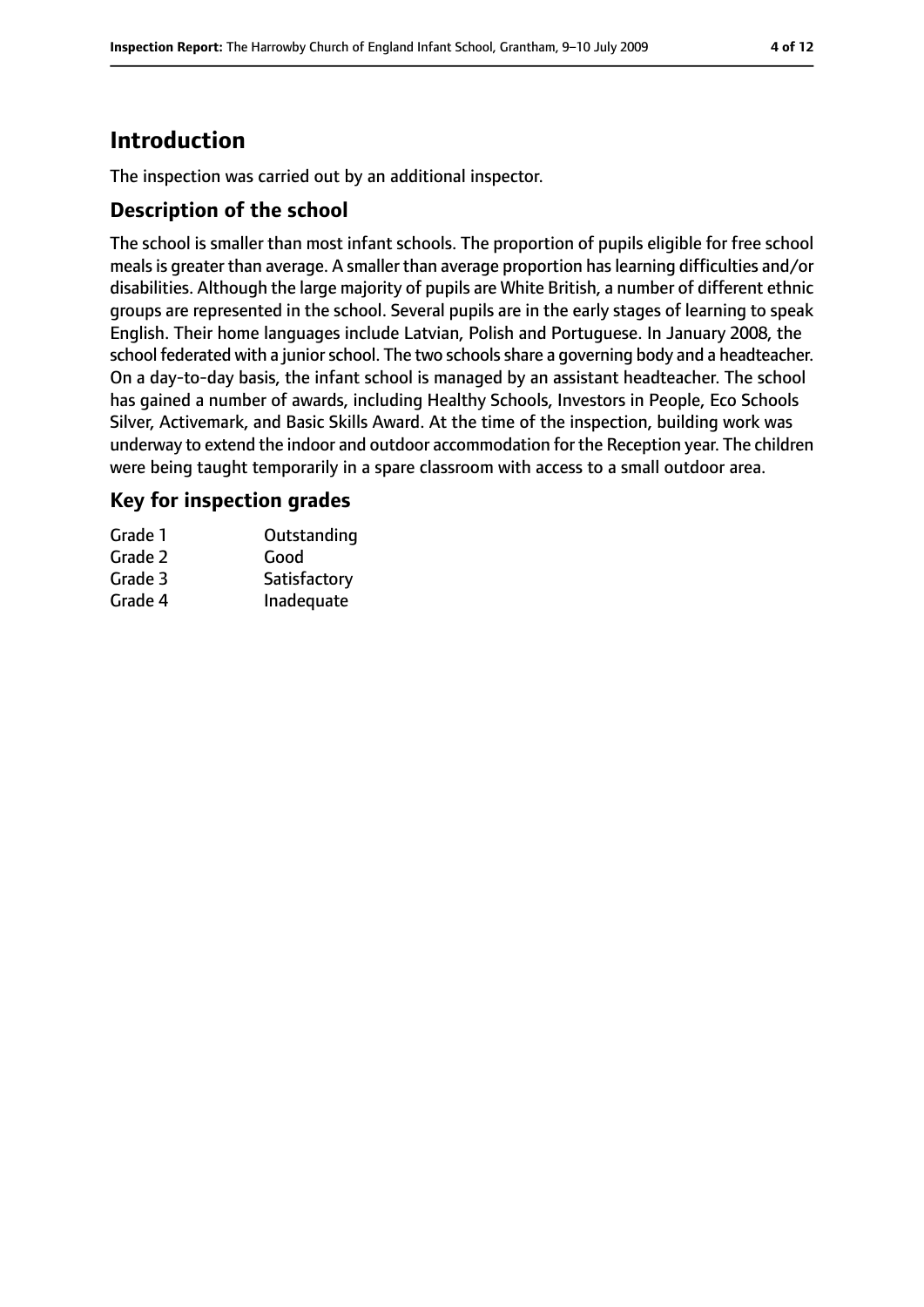## **Overall effectiveness of the school**

#### **Grade: 2**

This is a good school. It has outstanding features in pupils' personal development and the overall quality of the care, guidance and support provided for them. Many parents are delighted with the way in which their children have progressed since joining the school. As for the pupils, they enjoy school hugely and exclaim, for example, 'We love it!' Their friends and teachers are at the top of a long list of features pupils like best, reflecting the very warm relationships and strong community spirit generated by Harrowby's caring and inclusive ethos.

When they join the Early Years Foundation Stage, children's skills are very variable but are often less well developed than those typical for children of their age. By the end of Year 2, pupils have made good progress from their individual starting points and standards in reading, writing and mathematics are broadly average. Pupils achieve well because the quality of teaching is good. Assessment information is used effectively in order to match activities to the needs of all groups of pupils, for example, those who find learning particularly difficult and the higher attainers. Teachers always make sure pupils know what they are intended to learn during the lesson. On occasions, they are involved in evaluating how successful they and other pupils have been. These opportunities, which enable pupils to gain a clearer idea of how they can make progress, are not offered frequently enough.

Pupils feel exceptionally safe in school. They know that the staff look after them extremely well and keep them safe. In turn, pupils take their cue from the school's care for them and its active involvement in the local community. They are always ready to help others, play a full part in supporting the school and behave outstandingly as responsible young citizens. For instance, led by the eco-club, pupils collect the waste from their fruit snacks and use the resulting compost to grow vegetables. The curriculum, which is good overall, provides some excellent opportunities for pupils to adopt healthy lifestyles. Clubs are wide-ranging but sports such as football, tennis and multi-skills are especially popular. A programme to promote social and emotional development contributes to pupils' outstanding behaviour by helping them to understand their own feelings and consider those of other people.

The school is led and managed well. Its clear sense of direction stems from the expertise and enthusiasm of the headteacher and assistant headteacher. Self-evaluation is accurate and effective. Currently, the senior leaders take the bulk of the responsibility for this aspect of the school's work. Subject leaders' skills are at varying stages of development. In general, these teachers are not sufficiently involved in checks on the quality of teaching and learning nor accountable for performance in their subjects. The federation is already having an impact on what the school provides, for example, through sharing training events. It contributes to the school's good capacity to improve. The links between the two schools typify Harrowby's outstanding partnerships with a range of other professionals and agencies.

#### **Effectiveness of the Early Years Foundation Stage**

#### **Grade: 2**

At the start of the Reception year, children's skills are often below those of others of the same age, especially in their use of language and ability to calculate. Although they make good progress, not all children reach the expected levels by the end of the year, particularly with calculating. Good leadership and management identified that boys' writing was previously the area most in need of improvement. This was tackled thoughtfully, for example, by offering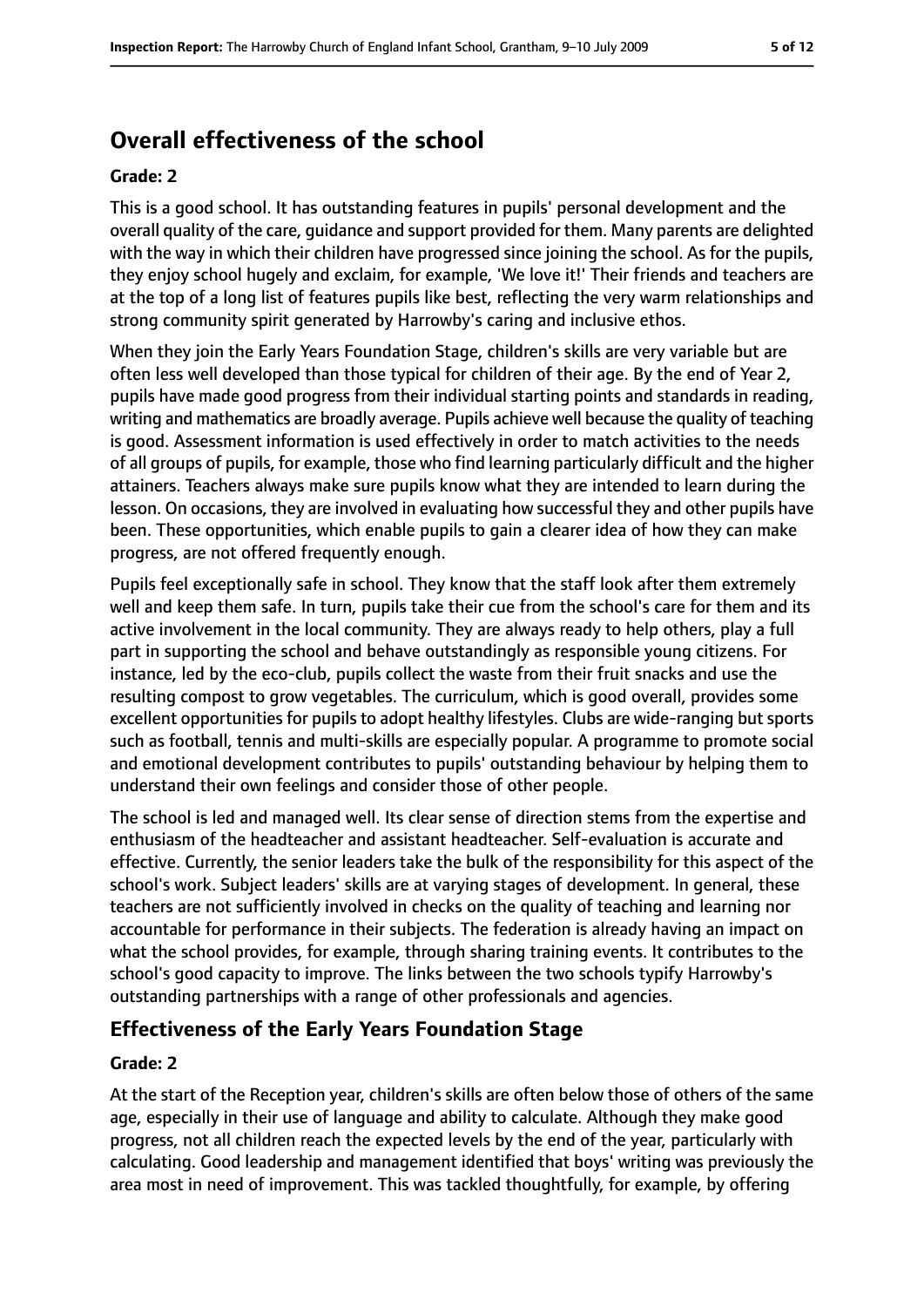interesting opportunities for children to write during their play. As a result, boys are keener to write and their performance has improved. Teaching and learning is good. All staff promote children's independence consistently and help them to develop into extremely sociable and confident learners. Learning opportunities are planned carefully with indoor and outdoor areas used effectively to stimulate children's enthusiasm and imagination. Empty cardboard boxes became the giant's castle as children playing outside chose to re-enact the story of Jack and the Beanstalk. Activities led by adults are matched carefully to what individuals, such as those in the early stages of learning to speak English, need to learn next. Children's welfare is promoted exceptionally well. Links with pre-school settings and parents are highly effective. Observations made by parents, for example, of a child understanding odd and even numbers, are taken fully into account when planning next steps in learning.

### **What the school should do to improve further**

- Involve pupils as fully as possible in evaluating their own learning.
- Develop the skills of subject leaders to enable them to contribute more fully to school self-evaluation.

## **Achievement and standards**

#### **Grade: 2**

Standards vary year-on-year depending on pupils' starting points. In recent years, the school's population has become increasingly diverse. After a history of mostly above average standards, they are now broadly average. Typically, but not always, pupils' attainment is highest in writing and mathematics. Boys and girls make equally good progress and achieve well. The school sets challenging targets for each pupil in reading, writing and mathematics. These are usually met and sometimes exceeded. Pupils in the early stages of learning to speak English and those who find learning particularly difficult achieve well as a result of the good attention the school pays to meeting their needs.

## **Personal development and well-being**

#### **Grade: 1**

Parents confirm how greatly their children enjoy school with remarks such as 'My son can't wait to talk about his day'. Attendance is above average. Pupils have a very keen appreciation of the importance of a healthy diet, pointing out that they won't be strong if they don't eat foods such as carrots and broccoli. They are not in the least fearful but fully appreciate all of the risks that might confront them and how to deal with these effectively. There are no recorded bullying or racist incidents. On the contrary, pupils play together harmoniously. Spiritual, moral, social and cultural development is outstanding. Pupils worked together to design their 'peace garden' and they care for wildlife and the school building and grounds. They are active members of the local community and understand that they share the world equally with people of different faiths and cultures. Pupils' good academic progress, positive attitudes and ability to be independent and work as part of a team help to prepare them well for junior school.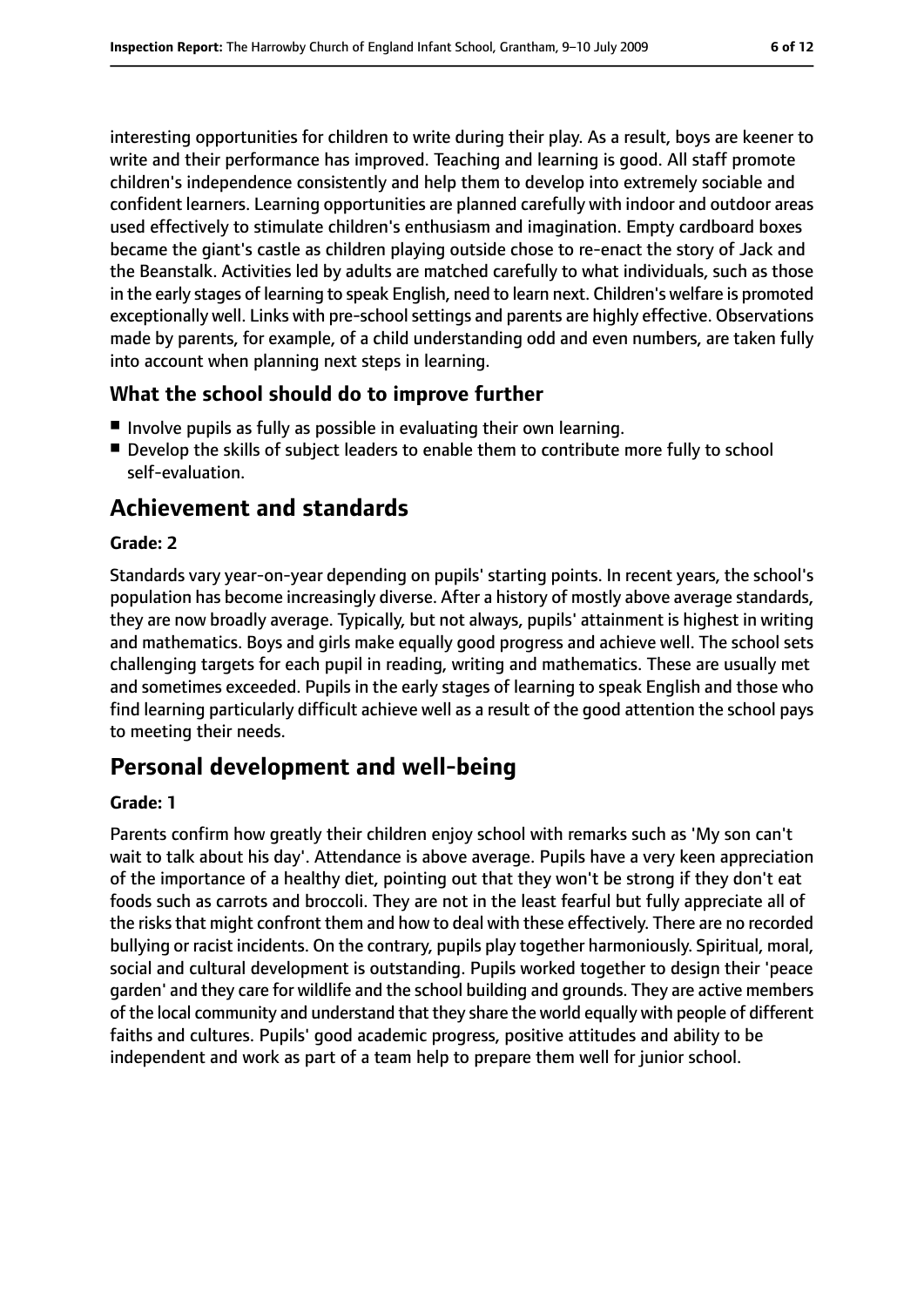## **Quality of provision**

## **Teaching and learning**

### **Grade: 2**

Lessons are planned carefully so activities are varied and keep pupils interested. As a result, there is a good pace to learning. Because pupils are so interested and want to please their teachers, they invariably meet the high expectations for their work and behaviour. This in turn means that pupils learn to work productively without the need of constant close adult supervision, thus enabling staff to concentrate on leading particular groups. Lessons promote speaking and listening well. Pupils are regularly encouraged to talk to each other to clarify their ideas and put them into words. Teaching assistants' skills are used effectively, for example, to support pupils in the early stages of learning to speak English. However, pupils are not always actively involved in finding out what they could do to make their work even better. In one good lesson, pupils considered a passage 'written' by the class puppet and identified what was good about it and how it could be improved. They also considered how to improve their work during a lesson on the use of time connectives in writing. However, such good practice is not consistent across the school.

#### **Curriculum and other activities**

#### **Grade: 2**

The school works hard to provide pupils with memorable experiences, for example, holding a baby turkey during a farm visit, wearing clothes and tasting food from other cultures, and Maypole dancing. Increasingly, links are made between subjects through the use of themes such as 'Buildings and Homes'. This approach is being developed further to enable pupils to spend more time applying skills such as writing, for example, when they are finding out about buildings from the past. Classrooms in Years 1 and 2 are organised so as to provide good opportunities for pupils to learn through role-play or by taking on 'challenges', such as independently researching a country they would like to visit. Special days and weeks enhance the basic curriculum and promote learning and personal development. During 'Bring Your Bike or Scooter to School Week', pupils learned about road safety, exercised, and had enormous fun. The curriculum is adapted well to meet the needs of pupils learning to speak English and those who find learning particularly difficult.

### **Care, guidance and support**

#### **Grade: 1**

Parents are confident that their children are safe in school. Current government safeguarding requirements are met. All the necessary policies are in place and staff training, for example, in child protection matters, is given high priority. The school responds promptly to changing circumstances. For instance, a fire evacuation practice was held to check the suitability of the arrangements during the current building work. Staff know pupils very well. They are quick to notice any changes in their demeanour that might indicate a problem. Support is offered to parents through family learning opportunities and a drop-in service provided by the school nurse. The very close links with the junior school help Year 2 pupils to transfer smoothly. During lessons, staff refer frequently to pupils' individual targets and children go to collect the headteacher's award when they achieve them. Extra support is provided speedily when assessments indicate that a pupil's progress may be faltering.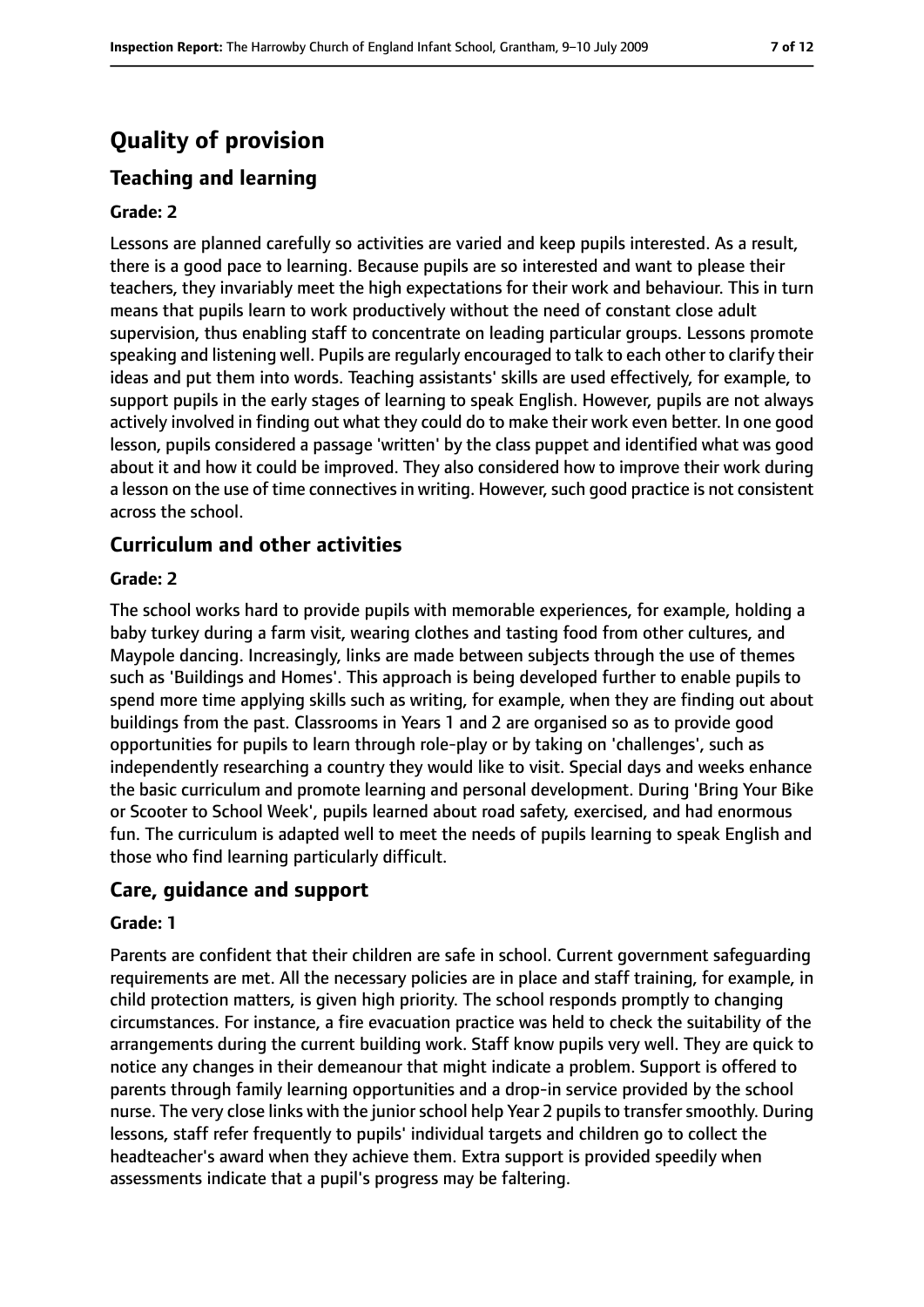## **Leadership and management**

#### **Grade: 2**

High quality plans for moving the school forward ensure that it has made good progress since the previous inspection. When a course of action is agreed, it is implemented consistently. This is seen in the way classrooms and activities in Years 1 and 2 now more closely reflect the methods used in the Reception class, with pupils learning increasingly independently. Teachers manage the subjects for which they are responsible, for example, by ensuring suitable resources are available. Developing their leadership skills in order to improve the provision and raise standards further is a current school priority. Equal opportunities are promoted well. The school works hard to ensure that no pupils are disadvantaged. For example, a lunchtime club is provided for pupils who are not able to stay behind after school. Harrowby makes a good contribution to community cohesion, for instance, by actively encouraging all parents to become involved in its life. Governance is good. Working parties enable governors to focus on particular aspects of the school, such as finance, whilst individual responsibilities ensure they are building up their knowledge of both schools. The school provides good value for money. By allocating both schools' resources flexibly, governors are enabling Harrowby to improve the accommodation for children in the Early Years Foundation Stage.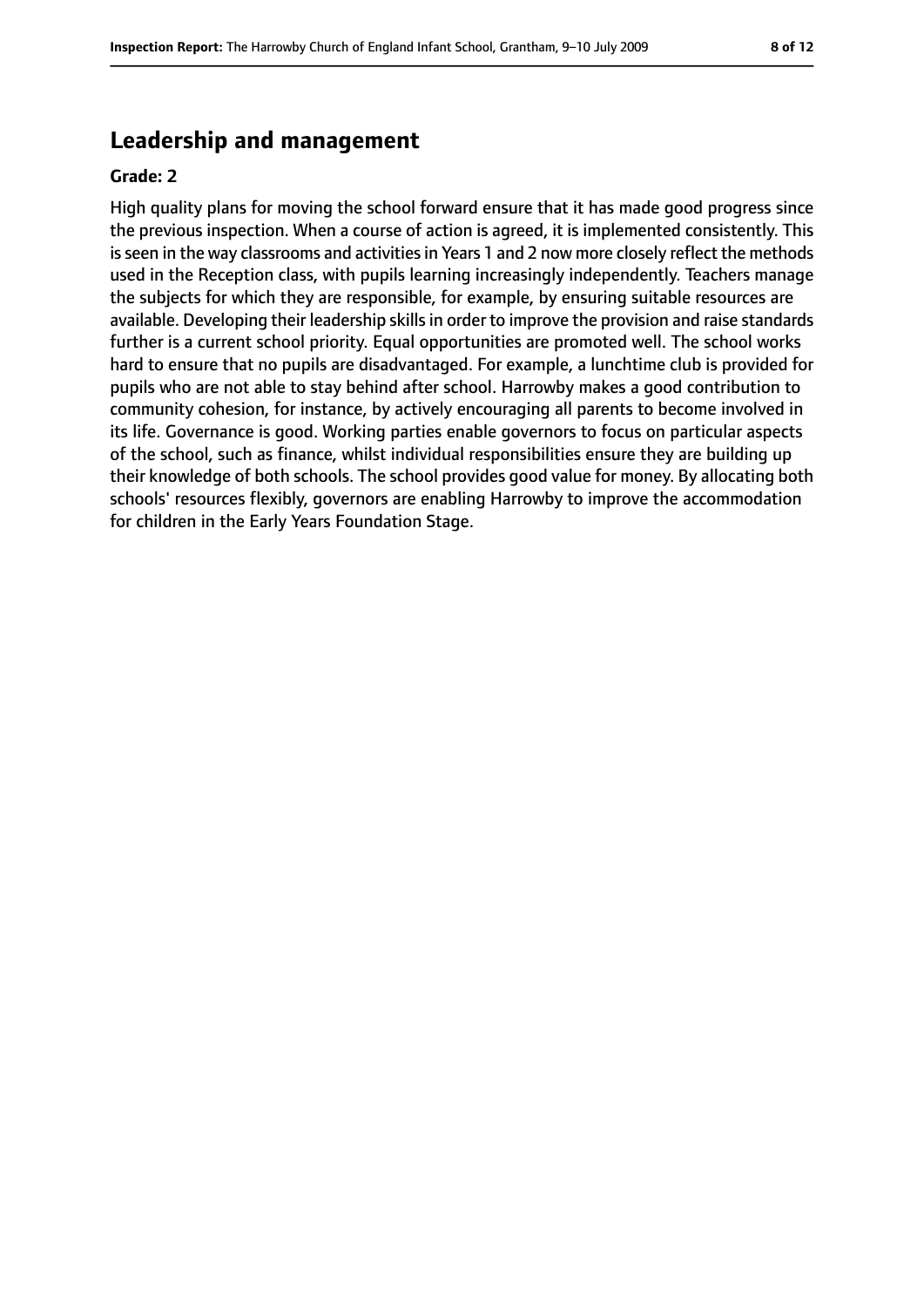**Any complaints about the inspection or the report should be made following the procedures set out in the guidance 'Complaints about school inspection', which is available from Ofsted's website: www.ofsted.gov.uk.**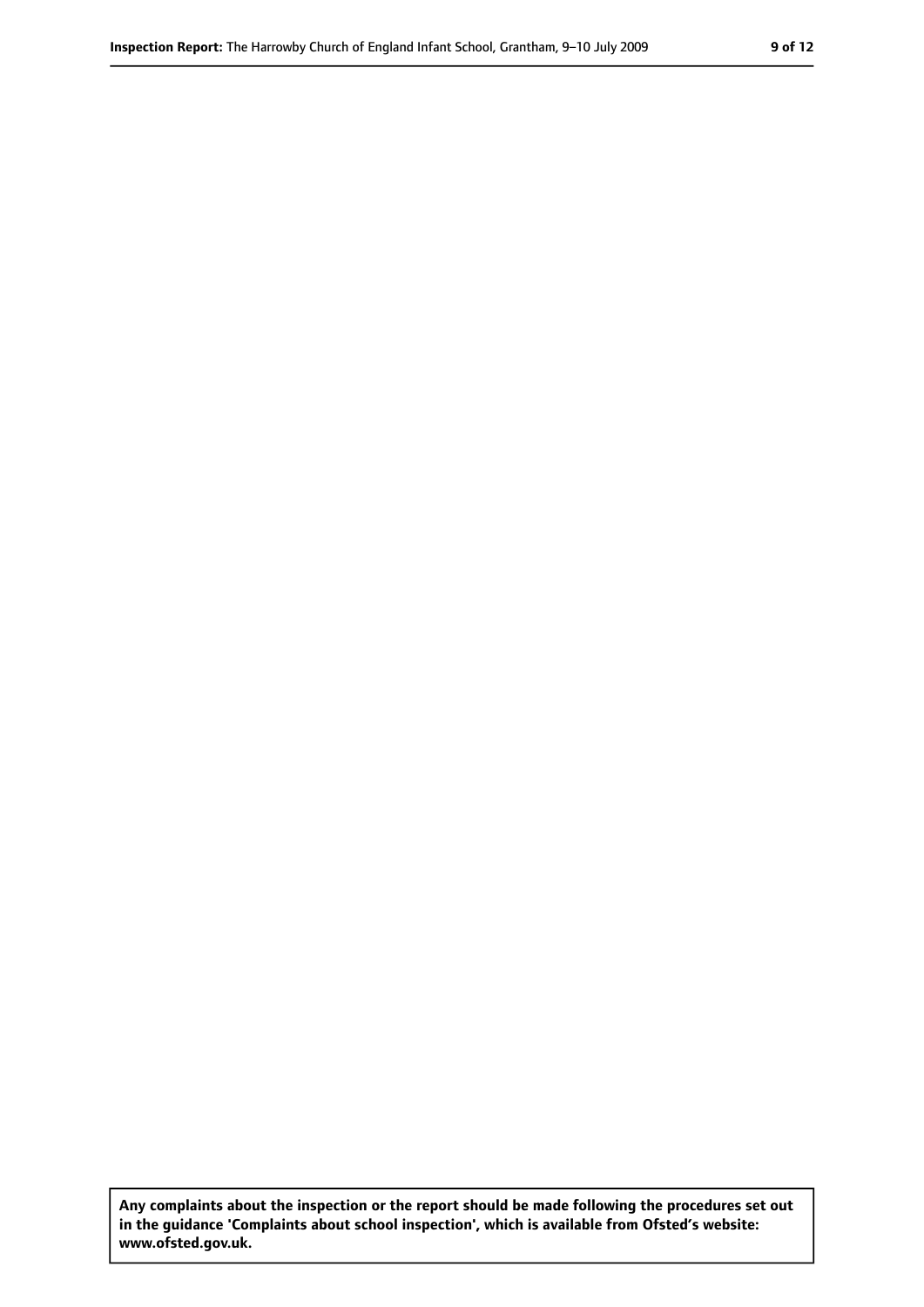## **Inspection judgements**

| Key to judgements: grade 1 is outstanding, grade 2 good, grade 3 satisfactory, and | <b>School</b>  |
|------------------------------------------------------------------------------------|----------------|
| arade 4 inadequate                                                                 | <b>Overall</b> |

#### **Overall effectiveness**

| How effective, efficient and inclusive is the provision of<br>education, integrated care and any extended services in meeting the<br>needs of learners? |     |
|---------------------------------------------------------------------------------------------------------------------------------------------------------|-----|
| Effective steps have been taken to promote improvement since the last<br>inspection                                                                     | Yes |
| How well does the school work in partnership with others to promote learners'<br>well being?                                                            |     |
| The capacity to make any necessary improvements                                                                                                         |     |

## **Effectiveness of the Early Years Foundation Stage**

| How effective is the provision in meeting the needs of children in the<br><b>EYFS?</b>       |  |
|----------------------------------------------------------------------------------------------|--|
| How well do children in the EYFS achieve?                                                    |  |
| How good are the overall personal development and well-being of the children<br>in the EYFS? |  |
| How effectively are children in the EYFS helped to learn and develop?                        |  |
| How effectively is the welfare of children in the EYFS promoted?                             |  |
| How effectively is provision in the EYFS led and managed?                                    |  |

### **Achievement and standards**

| How well do learners achieve?                                                                               |  |
|-------------------------------------------------------------------------------------------------------------|--|
| The standards <sup>1</sup> reached by learners                                                              |  |
| How well learners make progress, taking account of any significant variations<br>between groups of learners |  |
| How well learners with learning difficulties and/or disabilities make progress                              |  |

#### **Annex A**

<sup>&</sup>lt;sup>1</sup>Grade 1 - Exceptionally and consistently high; Grade 2 - Generally above average with none significantly below average; Grade 3 - Broadly average to below average; Grade 4 - Exceptionally low.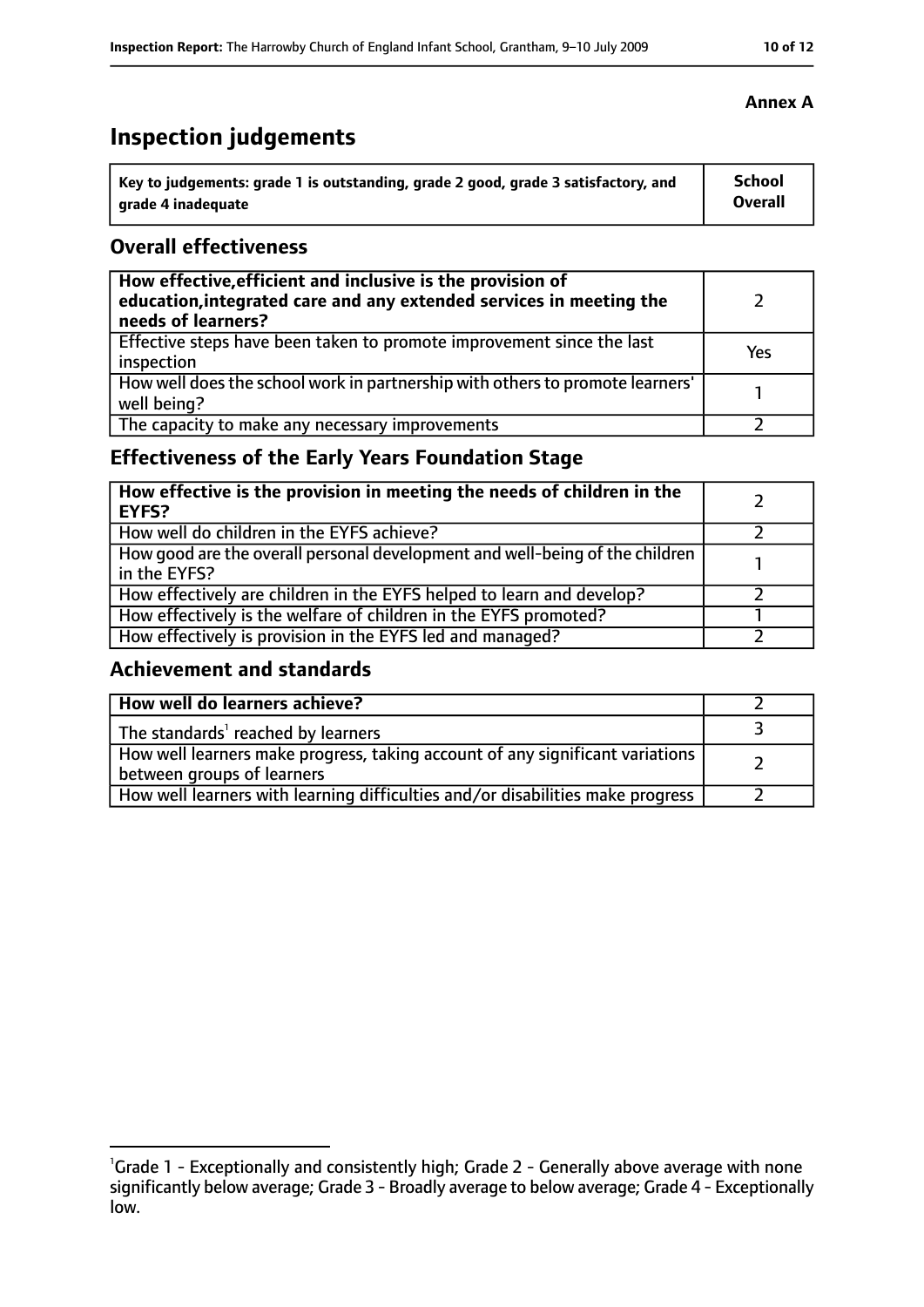## **Personal development and well-being**

| How good are the overall personal development and well-being of the<br>learners?                                 |  |
|------------------------------------------------------------------------------------------------------------------|--|
| The extent of learners' spiritual, moral, social and cultural development                                        |  |
| The extent to which learners adopt healthy lifestyles                                                            |  |
| The extent to which learners adopt safe practices                                                                |  |
| The extent to which learners enjoy their education                                                               |  |
| The attendance of learners                                                                                       |  |
| The behaviour of learners                                                                                        |  |
| The extent to which learners make a positive contribution to the community                                       |  |
| How well learners develop workplace and other skills that will contribute to<br>their future economic well-being |  |

## **The quality of provision**

| How effective are teaching and learning in meeting the full range of<br>learners' needs?              |  |
|-------------------------------------------------------------------------------------------------------|--|
| How well do the curriculum and other activities meet the range of needs and<br>interests of learners? |  |
| How well are learners cared for, quided and supported?                                                |  |

## **Leadership and management**

| How effective are leadership and management in raising achievement<br>and supporting all learners?                                              |     |
|-------------------------------------------------------------------------------------------------------------------------------------------------|-----|
| How effectively leaders and managers at all levels set clear direction leading<br>to improvement and promote high quality of care and education |     |
| How effectively leaders and managers use challenging targets to raise standards                                                                 |     |
| The effectiveness of the school's self-evaluation                                                                                               |     |
| How well equality of opportunity is promoted and discrimination eliminated                                                                      |     |
| How well does the school contribute to community cohesion?                                                                                      |     |
| How effectively and efficiently resources, including staff, are deployed to<br>achieve value for money                                          |     |
| The extent to which governors and other supervisory boards discharge their<br>responsibilities                                                  |     |
| Do procedures for safequarding learners meet current government<br>requirements?                                                                | Yes |
| Does this school require special measures?                                                                                                      | No  |
| Does this school require a notice to improve?                                                                                                   | No  |